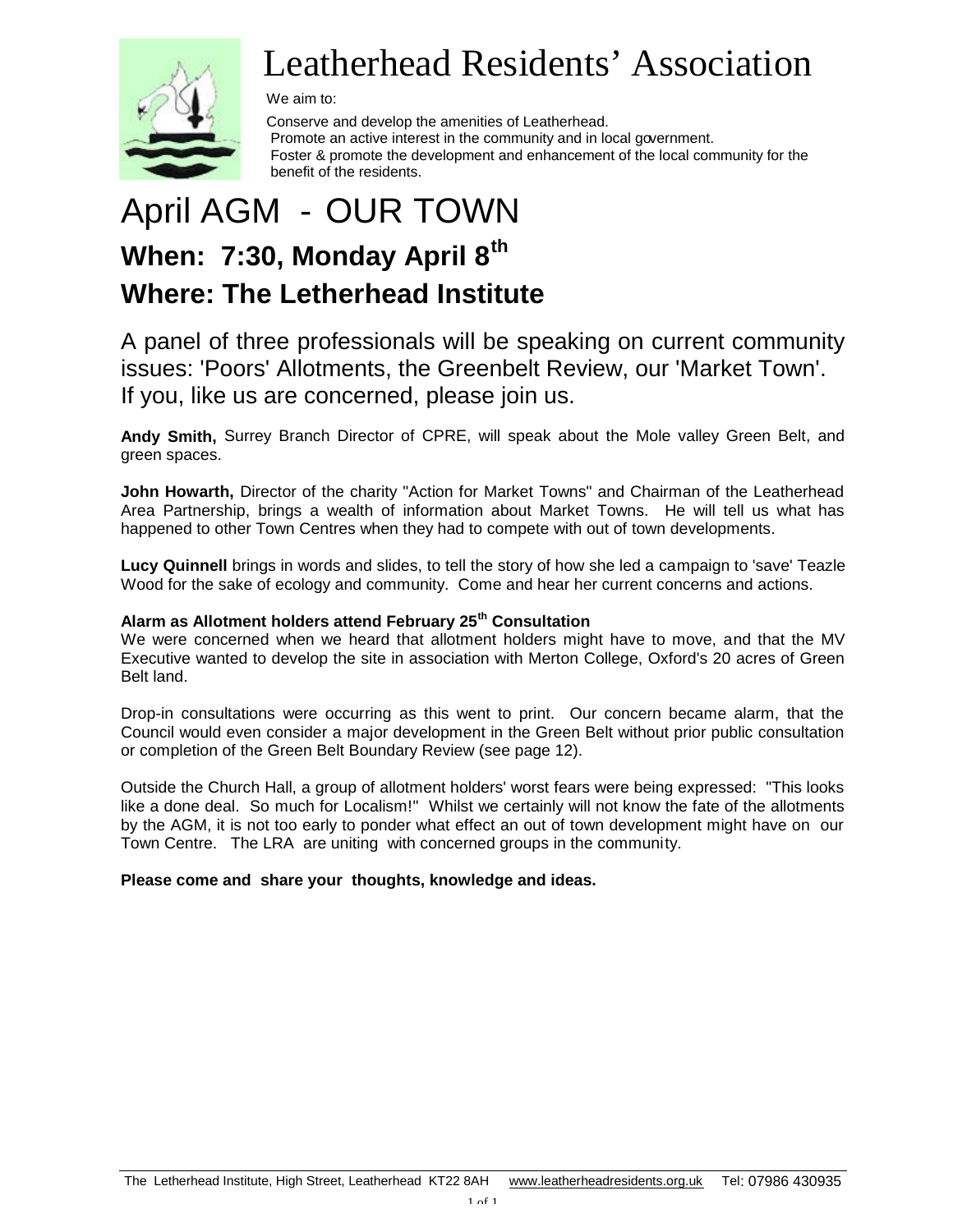# A Butcher in a Former Bakery?

According to the Leatherhead Health Check, high on many Leatherhead residents' wish list is a butcher - after all there were once three butchers in Leatherhead - surely the town could support one.

At the recent Leatherhead and District Forum meeting, we were told that there is considerable interest in the purchase of the Harrington Bakery building. With three buyers showing interest there is optimism that one of the purchasers might strike a deal.

In each case, the potential buyer has shown an interest in the first floor but prefers that the ground floor be sublet for use as retail premises. The idea is that the space could be divided to house several small businesses. Peter Snell, owner of Barton's Book Shop, has followed the progress of the sale with interest. He is aware that a butcher would like to locate in such a site in Leatherhead. Peter believes that these small shops would attract people to our town.

Will we get a butcher? Watch this space!

Neate's Butcher, near Neate's Alley, 1895

# Planning Sub-Committee Participate in Consultation

The Landscape Supplementary Planning Document (SPD) identifies important characteristics of the landscape throughout the District. Comments were invited until  $1<sup>st</sup>$  March.

The draft Landscape SPD identifies important characteristics of the landscape throughout MV. It draws information from landscape character studies that already exist, including the Surrey Hills Area of Outstanding Natural Beauty (AONB) Management Plan, and other County and Regional studies. The focus is on rural areas and the landscape setting of towns and villages.

The LRA Planning Sub-committee viewed maps of Leatherhead and the descriptions that had been given on each of 6 areas of Leatherhead. The task was to make sure that significant natural landmarks, and important characteristics of the landscape, had not been left out.

Whilst most descriptions were adequate, we were able to highlight a few additional items and suggested new names for some of the maps. Importantly, we were able to point out that Teazle Wood was not mentioned in the descriptions.

We were asked to identify areas that would benefit from enhancement. We named several but most significantly: The Rye Brook in Teazle Wood, clogged with silt and Japanese Knot Weed, and the Water Works on Hawk's Hill which badly needs screening with planting of trees and bushes.

# The Help Shop has moved to the Library

Despite all efforts, the Help Shop has moved to the Library in Church Street. This was a cost cutting exercise to avoid high rents in the town centre. Thank you to those who took time to sign the petition.

Many preferred the High Street location because of high visibility and convenience. None of us wanted to see yet another empty shop on the High Street.

Looking on the bright side, it was pointed out by several people who signed the petition, that there is free parking near the Library. Some say that the move almost guarantees that we will not lose our Library, as it now serves two functions in the community. It seems that those working in the help shop are pleased with the move and consider it will definitely be of benefit to all.

Like the Library, the Help Shop will be open weekdays except Mondays. It will also be open on Saturday mornings, and for a trial period, Saturday afternoons.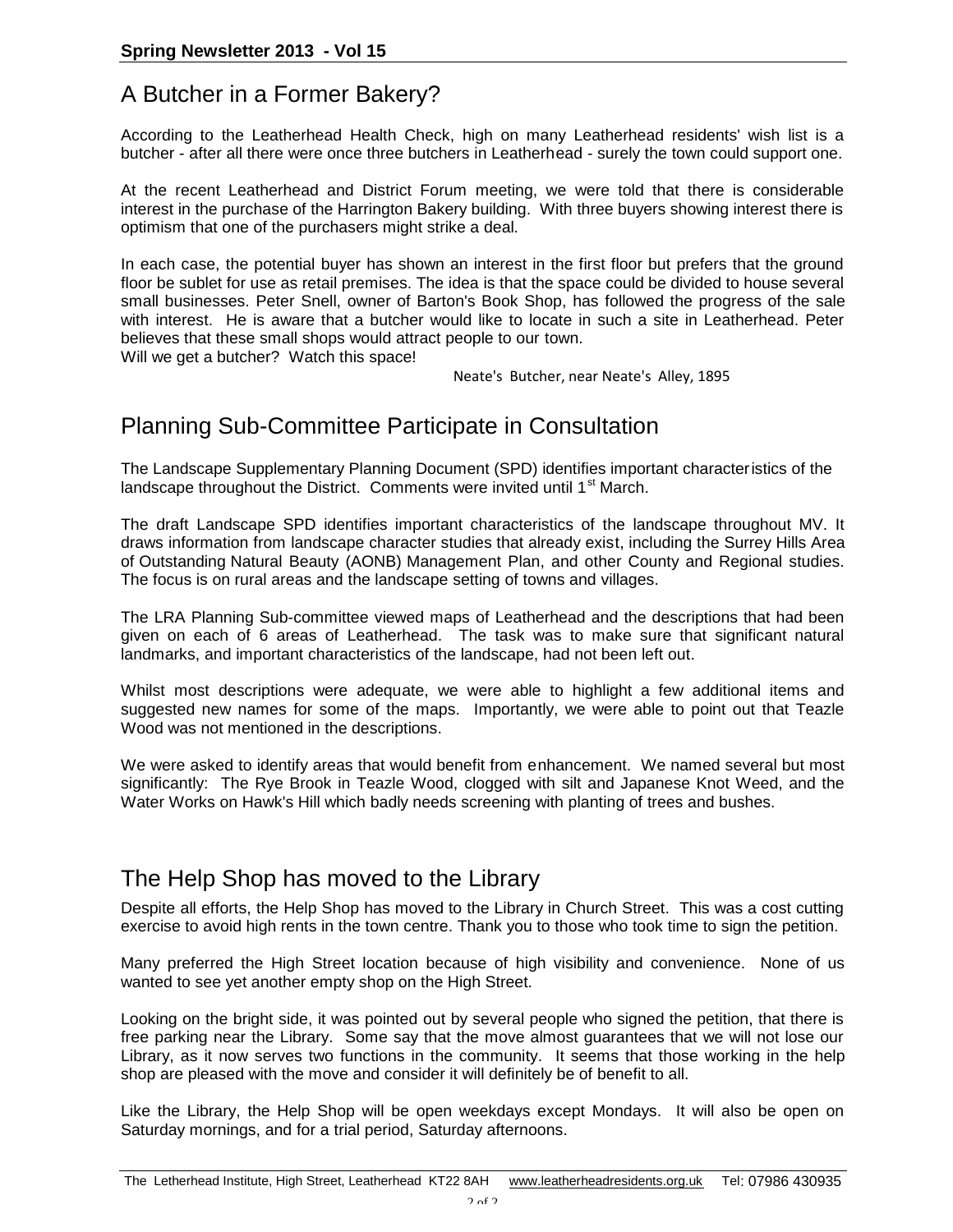# Leatherhead and District Forum

At one time, the Leatherhead and District Forum (LDF) meeting was the place to be if you wanted to keep up with what was going on in Leatherhead.

The 13<sup>th</sup> February 2013 meeting of the LDF was reminiscent of the meetings of past years. This was because council officers, most Leatherhead Councilors, and chairmen of all local residents' associations were present. A receptive audience was on hand, perhaps because there are 3 significant consultations presently going on. In addition, some interesting things are happening in Leatherhead.

The agenda included reports on policing of the area, a project to introduce Local Radio, the Council's thoughts on Barnett Wood Lane allotment sale, an introduction to the Leatherhead Food Festival, an update from the Theatre, a Festival Committee Report, the latest on the Help Shop and Epsom Hospital, the result of the car park survey and retail audit and an update on possible development of the Harrington Bakery building.

#### **Historical Perspective**

About four years ago the Leatherhead and District Forum (LDF), originally the Town Centre Forum, was at the height of its success. In fact, both Dorking and Leatherhead forums were so successful that the MVDC thought that it would be a good idea for everyone to have a forum. In order to accomplish this, the MVDC created four forums with members from all towns and parishes in the district, and withdrew financial support to the LDF.

Ashtead and Leatherhead were paired to form the Ashtead and Leatherhead Forum. No one was ever completely happy with this arrangement that survived for more than a year. Most people were uneasy with the council's agenda that scheduled little time for questions.

For that reason, the LDF struggled on and some people attended both forums. It was fortunate that we held on to the remnants of the original forum, as cuts meant that the council forums were abandoned. The council support of the LDF, once removed, was never fully restored. We therefore lost a minuting secretary and free room hire (free again now after 2 years). We also lost council officers, no longer paid to attend. Despite all set backs, Chairman, Heather Ward *carried on faithfully*.

In the meantime, it is good to see a healthy interest in what is happening in Leatherhead and the surrounding area. The next meeting will be  $17<sup>th</sup>$  April at Park House with a 5:45 start. All welcome.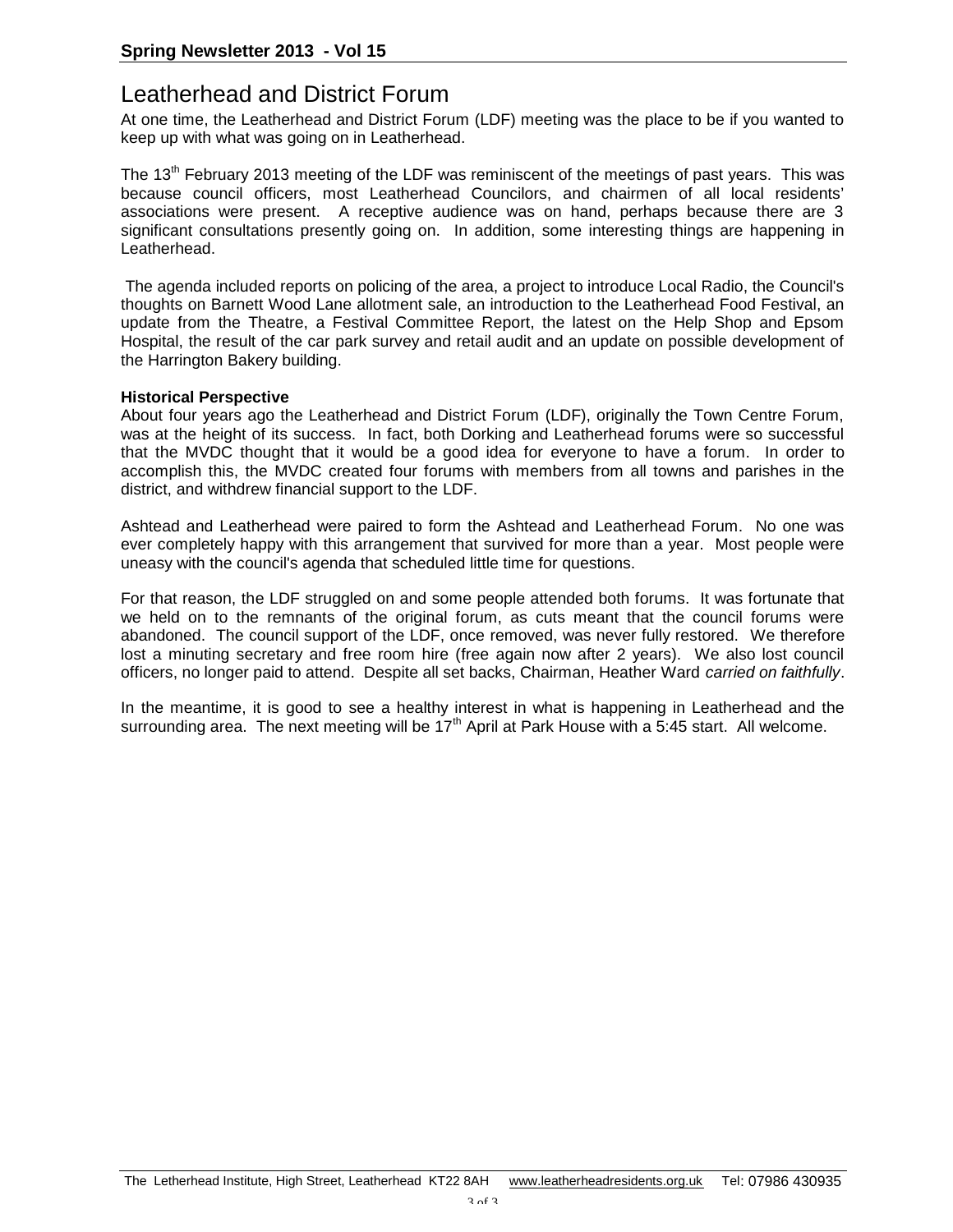# Second Open Garden Event Planned - 9<sup>th</sup> June 2013

#### **Spend a day out and enjoy seeing what your fellow residents have done with their gardens.**

Following the successful Leatherhead Open Gardens last summer, the Environment Subcommittee immediately began planning a similar event for 2013. We have at least 6 new gardens, plus the Community Garden (also open Saturdays 10 - 3), allowing a further opportunity for folk to drop in whilst in the garden viewing mood. Some hanging baskets will be available for sale at the community garden, and a raffle will be held, to win volunteer help in your garden.

See LCG activities: http://www.leatherheadcommunitygarden.org.uk/upcoming-events.html

The money earned last year provided the funds to buy and plant the planters at the west end of the High Street including Nat West Corner. Many enjoyed these plants. We believe the design of the High Street, once it is redeveloped, will include some large planters. We have promised to take some responsibility for planting and watering these also. The more we earn, the more we can do.

Put June 9<sup>th</sup> in your diary now. Tickets will be available in Barton's Bookshop from mid May.

#### **Appeal for Volunteers**

This summer we will be keeping the planters in the High Street watered. Can you help our team?

In addition, we are planning a litter pick or two again. Whilst not an Olympic Cycle Race, there will be the excitement of the Prudential Ride London 2 day Festival of Cycling which will come through Leatherhead on August  $4<sup>th</sup>$ . To help out with either, please phone Cheryl now on: 01372 370091

### Leach Grove Wood

Early in 2012, with the backing of LRA, I put in an application for Village Green Status for Leach Grove Wood, due to: 1. Concern about the state of the wood, not maintained for many years, and 2. Concern that the wood should have some protected status to prevent future development, based on the fact that Surrey County Council in the 1980's were planning to sell the wood to developers, plus with changes to legislation, nothing is safe.

In October 2012, I discovered the wood already had a classification of Strategic Open Land which according to the Local Development Framework Core Strategy (2009) indicates that open space, sports and recreation facilities will be safeguarded from development. It seemed to me and the Open Space Society (OSS) solicitor, that this meant we had been using the woods with permission, which meant this was a 'knock out blow' to my application. So I withdrew my application.

However, with the advice of Councillor Tim Hall, I am now in the process of 'resurrecting' my application as, having spoken to a leading solicitor in this area, it would seem that this was not a 'knock out blow' and that the Strategic Open Plan may not offer much, if any, protection.

I have sent him all the papers, and await his assessment of our case. Meanwhile, it's in my thoughts that it may be wise to reinstate Leach Grove Protection Society, and look at ways of caring for this much loved patch before every tree falls down! I'll keep you posted. F Cargill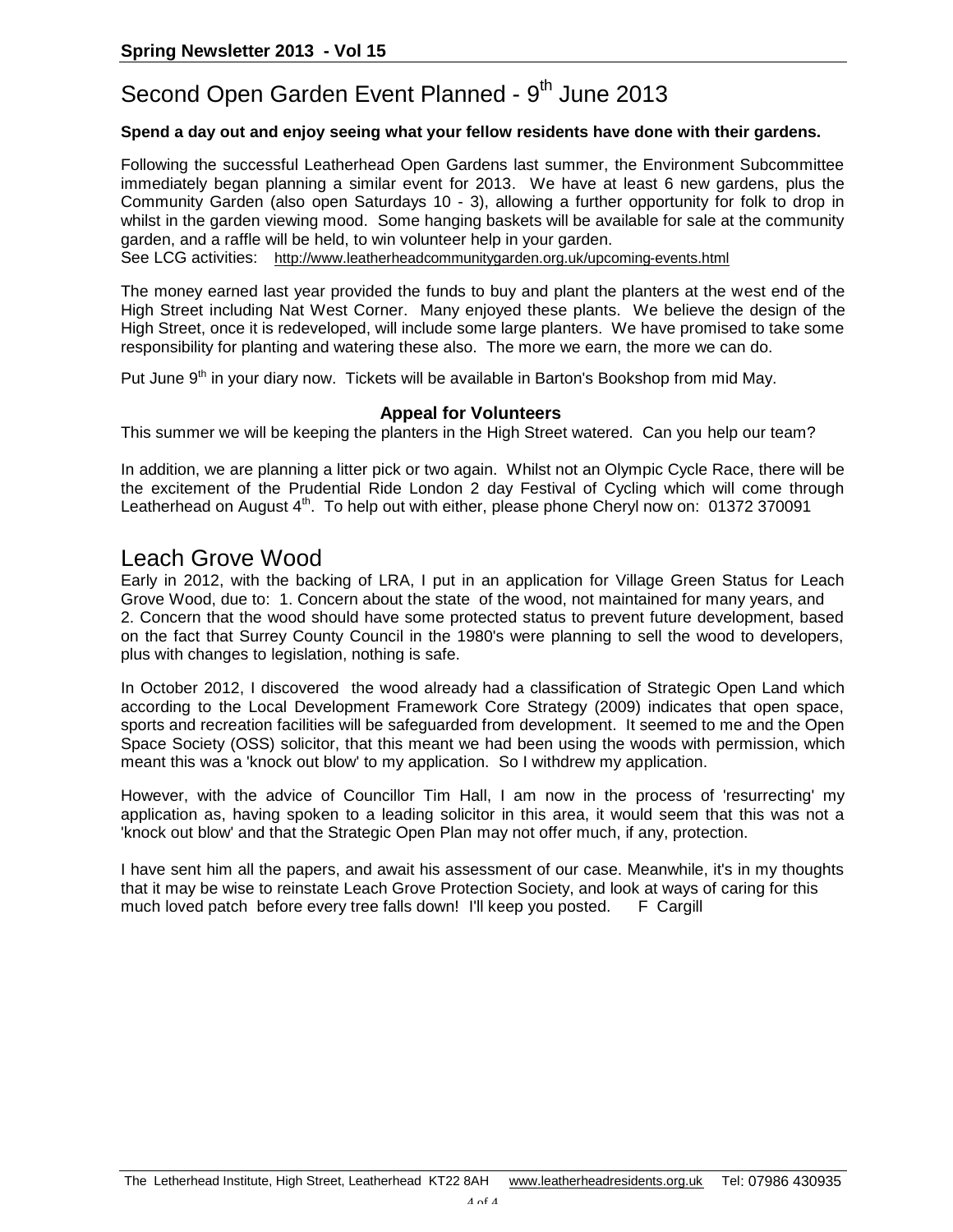# Cherkley Update

Last year, as you will remember, the LRA Committee objected to the Longshot planning application, for an exclusive golf club on Leatherhead Downs, and the conversion of an historic private house, in immaculate condition, to be converted into an expensive luxury hotel and spa complex. Caroline Brown addressed both meetings of Mole Valley's planning committee on our behalf last spring. We were of the opinion that the scheme should be strongly opposed because it was a departure from the Local Plan, offering no overriding benefits to our residents, our natural environment nor to the economic well-being of our town.

Some argued that a prestigious development like this would bring prosperity to Leatherhead, yet it is the wrong side of the A24, two miles from the station, and its wealthy members and hotel guests are unlikely to be attracted to our town centre. Furthermore the prohibitive cost of the debentures means that the membership will be drawn from London and further afield.

The developers promise a significant number of employment opportunities, but there is no employment shortage here. Currently our supermarkets draw many of their workers - more than  $1/3<sup>rd</sup>$  of their work force - from outside the area. Our town is suffering from an inadequate road system and insufficient car parking provision. The development is more likely to exacerbate housing and transport problems than to solve a non-existent unemployment problem.

So in December 2011 our committee agreed that the development should be refused on planning grounds - a view that was supported by the Council's Planning Officers. Yet in April 2012, the Development Control Committee voted on the motion proposed by Cllr. Dickson and carried by the chairman's casting vote to side with the developers. Objections from Mole Valley's residents outnumbered the supporters by 2 to 1, so we were expressing the majority view and felt let down by those councillors who chose to ignore both local objectors and Mole Valley's planning team.

Therefore the LRA is supporting the judicial challenge mounted by Cherkley Campaign Ltd (CCL). We agree that if this development goes ahead it will wreck a highly visible and accessible landscape and chalk grassland habitat. Perhaps more importantly, it will set a dangerous precedent not only for Mole Valley's Green Belt and Surrey Hills AONB, but also for any protected landscape and sensitive site in the country. Richard Buxton, a leading environmental and public law firm of solicitors, submitted the application for judicial review just before Christmas. Queen's Counsel has advised that the CCL has a strong case. The High Court hearing to quash the decision to grant permission will be later this year.

Cherkley Campaign continues to be chaired by Tim Harrold, Vice President of CPRE Surrey and a member of the Surrey Hills Board. Our former secretary, Ray Brown, is a director of CCL along with six other residents from Leatherhead, Dorking, Mickleham, Tyrrell's Wood, Cherkley and Givons Grove. The membership comprised of over 100 local residents, includes Ben Tatham, President of Friends of Box Hill and former Mole Valley councillor for 43 years, County Councillor Hazel Watson; Richard Roberts Miller, who also addressed the planning committee on behalf of Mickleham Parish Council; board members of the Surrey Botanical Society; and Sir Brian Unwin, who is also President of the European Centre for Nature Conservation. Cherkley Campaign has the backing of the Campaign to Protect Rural England at county and national level because this is seen as such an important test case.

The heavy earth moving machinery seen recently on Cherkley, was in connection with the archaeological surveys that will in due course form part of the Historic Environment Record. There is evidence of Bronze Age farming on this part of the North Downs - making the Roman road of Stane Street which runs through Cherkley look modern in comparison. Meanwhile the ecological value of Cherkley's uncultivated chalk grassland remains in dispute between Mole Valley and Longshot. Until this is resolved, the application of total herbicide and construction of the golf course cannot commence. Chalk grassland is a rare priority biodiversity habitat (ie species rich), and perhaps if councillors had appreciated this and the quality of the landscape and listened instead to the advice from Natural England, the National Trust and the Surrey Hills Board they would not have granted planning permission in the first place.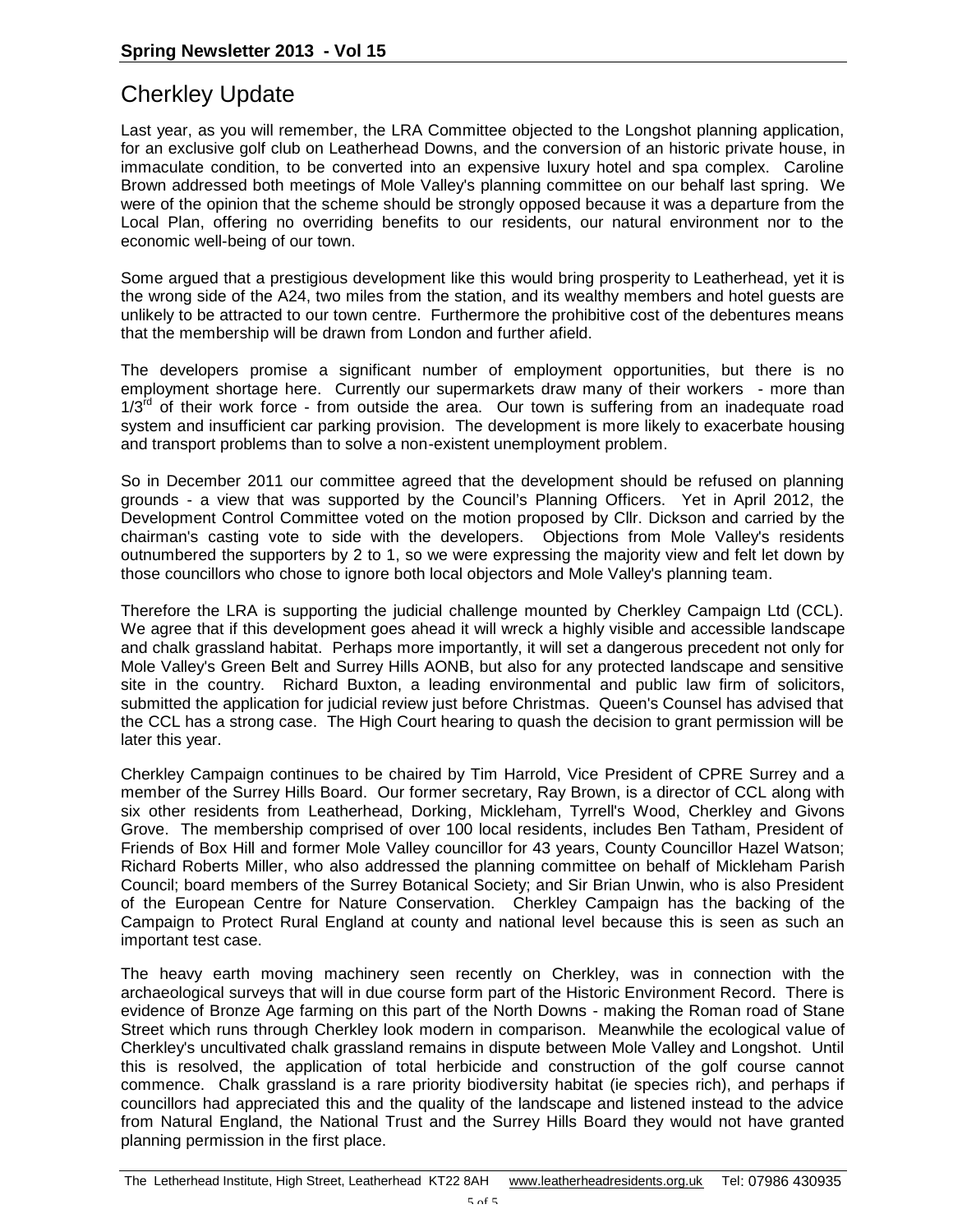# A Community Radio station for Leatherhead

At a recent meeting of the Leatherhead & District Forum, local resident Graham Pountney and his colleague Steve Ray set out a vision of what a Community Radio Station could be like, if the Leatherhead Community felt it might benefit from having one. Mr Ray has established two stations (Vectis Radio, I.O.W., and Hawks Radio, Harlow, Essex) which continue to serve their respective communities.

There are now almost 200 full-time community radio stations broadcasting in the UK today, with more going on-air every month. Whilst it is difficult to exactly calculate listenership, it is likely that 10% of populations served by community stations are tuning in at least once weekly. This produces at conservative estimates 1,000,000 listeners per week in the UK. Leatherhead area would not be alone!

This represents a unique opportunity to enable local advertisers across the UK to connect with the goodwill and community access represented by this sector. It was explained that the 'Radio Station' is an internet – broadcaster, with its own web-site, to which people and businesses can 'tune in' to listen to on-line. The station can broadcast 24 hours a day – since it is 'managed' by a computer. The Station should be a "non-commercial radio station" run by a 'not-for-profit limited company', and the suggestion is that such a Leatherhead Community Radio Station should deal with everything local.

Judging from what has happened at Hawks radio, a Leatherhead Radio Station could:

- play music, broadcast local news, weather and chat, local advertising;
- connect with the local football club;
- report school information;
- provide experience for young people researching, writing and reading news items;
- provide Alternative Education;
- broadcast live programmes.

With regards to Funding, the body "Awards for All" can fund enterprises like a community radio station - and they come in to see how the money is spent, by checking invoices etc. After such grants expire, sponsorship of programmes is possible, not necessarily linked to advertising, but local businesses can advertise in the broadcast programmes. Running costs are low – and additionally the Station can support local Charities by mentioning them - and helping them with a free advertisement. £50 can support an Alternative Education programme, and monthly running costs can be as low as £200.

The sort of simple premises required, are simply a room with internet connectivity, ideally a visible space for sitting and greeting, and a teaching area with the Station broadcasting from a closed off area. Perhaps a vacant shop in the Swan Centre or a donated space elsewhere?

Vision Statement: Mole Valley is a great place to live and grow up: but sadly many people do not always recognise this and fail to fully embrace the skills and people we have around us. The Community radio station wants to attempt, with others, to bridge this gap and support our future; to include the Youth of today and all those Community groups who work tirelessly to better everyone's experiences in our local area.

The station would be designed as a 'Not for Profit Social Enterprise' to operate from 8am to 6pm, with local DJ's promoting local issues for local people of all ages.

If you are interested in meeting in March 2013 to cement the local interest in this Community project, please contact: Graham Pountney - 01372 372429**,** gmpountney@btinternet.com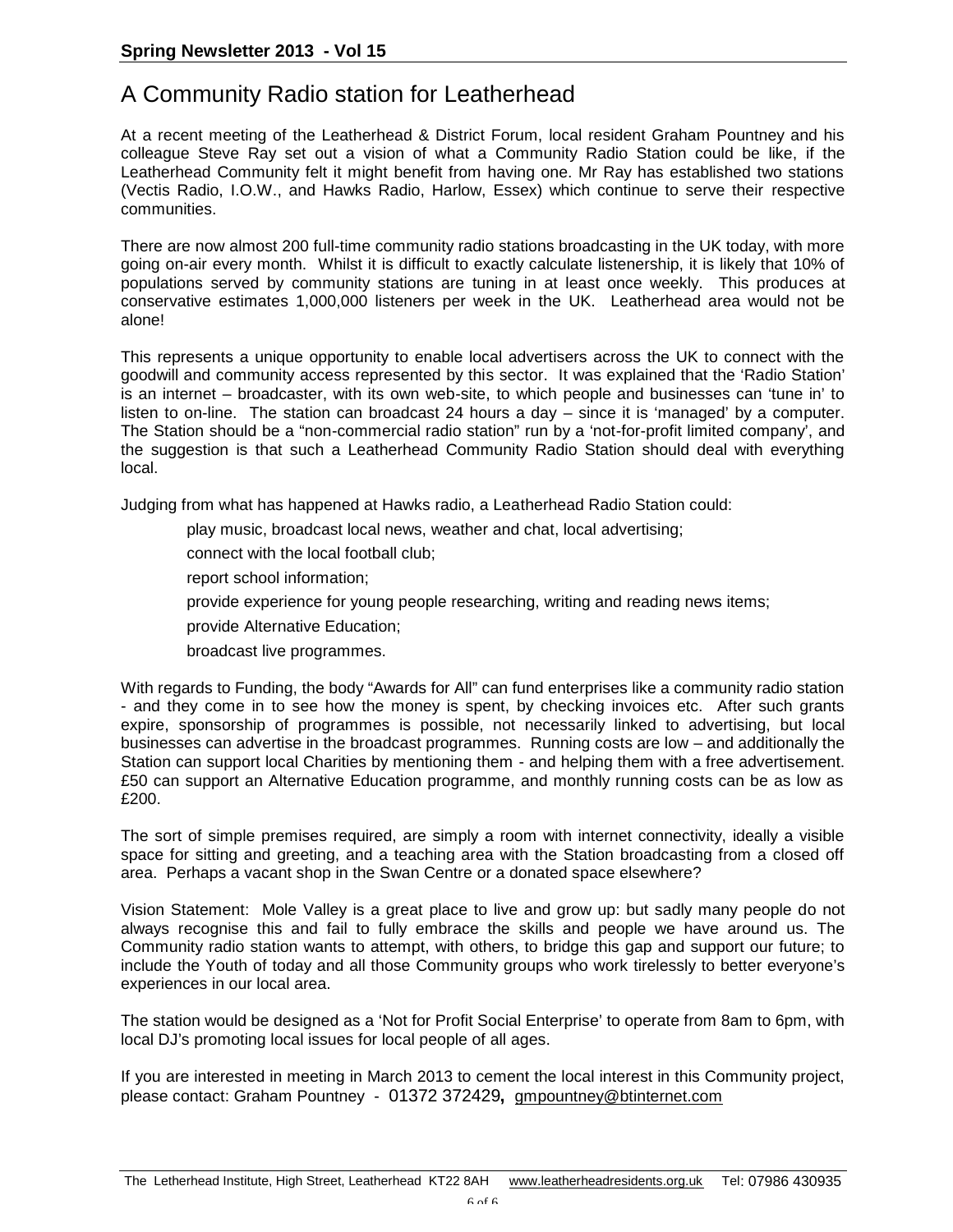### ANYONE FOR A SPOT OF POTHOLING?

### LOOK NO FURTHER THAN FORTY FOOT ROAD!

For a relatively short road, Forty Foot Road has had its fair share of attention at LRA meetings. The woeful condition of the section of road from Poplar Road to Mencap is indeed cause for concern, with the un-adopted status of the road the reason why there is never a satisfactory action.

By definition, an un-adopted road is a highway not maintained at public expense.

At regular intervals, though not often enough, sections of Forty Foot Road are resealed, courtesy of Surrey County Council, but to little avail - it quickly disintegrates again!

Legally, responsibility for maintaining a private road rests with the owners of properties with frontages on the road.

Along with the owners of some beautiful houses, the Beeches Nursing Home, Woodland School SCC, Mencap, the Scout Hut, the Hospital, the Recreation Grounds, all have frontages on Forty Foot Road. The only vehicular access to the Highlands Road Allotments is via Forty Foot Road, and the residents of Highwoods and Beech Holt must use Forty Foot Road to access their properties. Therefore, there are many in the community who risk flat tyres regularly if not daily.

At the January LRA meeting, it was agreed Flip Cargill would contact each of the interested groups and organize a meeting with Councillor Tim Hall to plan the best way to resolve this impasse. All but the Scout Hut and MENCAP have so far been contacted, and are keen to meet.

Hopes were raised when the Duchess of Gloucester visited Leatherhead for the official opening of Woodland School. However the Royal visitor, just like the locals, was subjected to the 'bumps'.

It will be interesting to see what the meeting with Councillor Tim Hall brings. Possibilities are highlighted here:

1. There are statutory provisions for un-adopted roads to be adopted and thus become highways maintainable at public expense. In these times of budget cuts and austerity this would not provide a quick fix, but as much of Leatherhead utilizes the recreation ground, this may be the fairest solution.

The Woodland School, the Beeches and the Recreation Ground generate the lion's share of traffic, with the road getting a pounding from minibuses, ambulances and cars, so a fair spread of the community is represented here.

2. Another option would be to establish a fund, as other private roads do, that would steadily build, so that at the time a road needs to be resurfaced, (now!) the money would be available.

3. Toll gate to raise money! J

.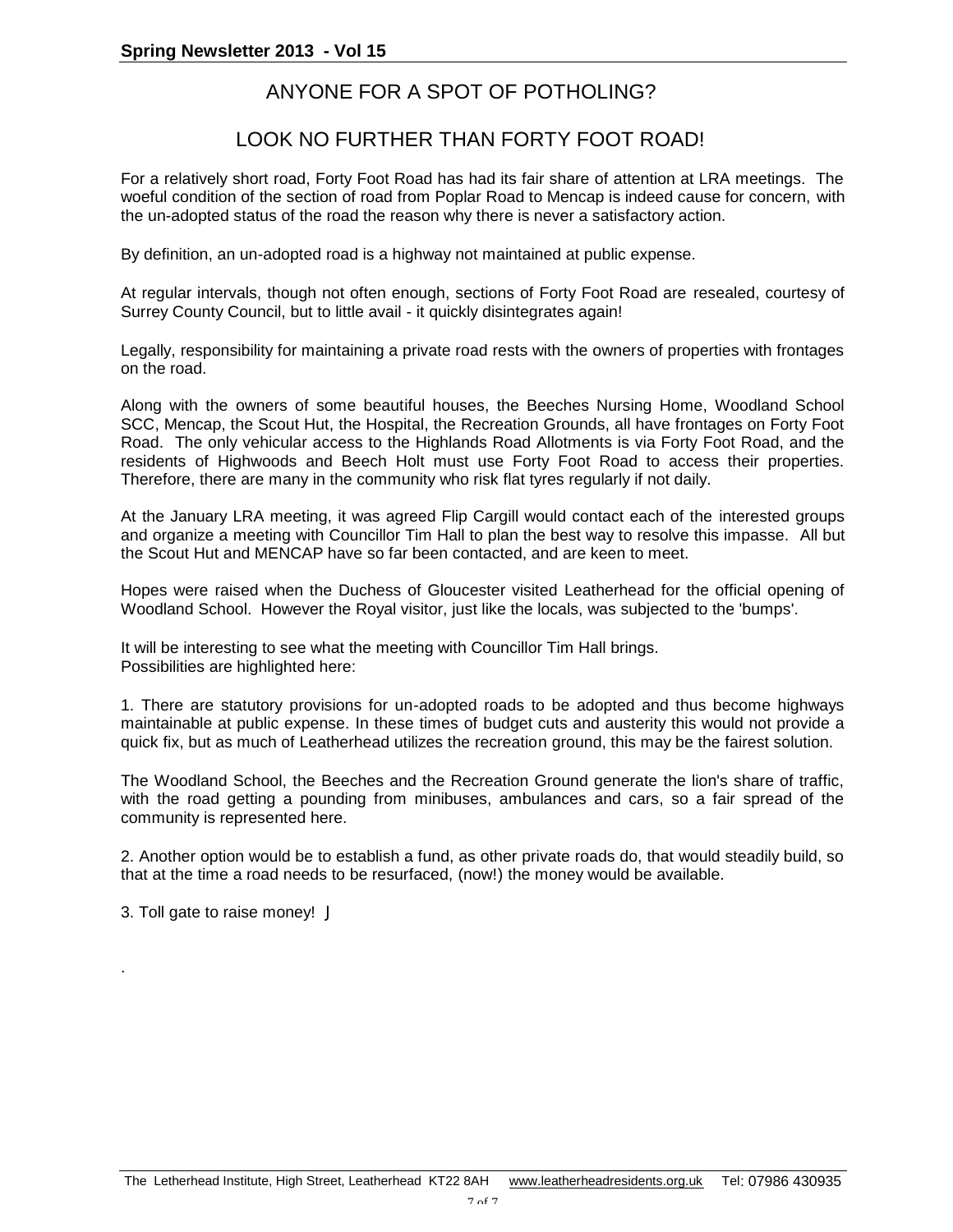#### Serfdom, Modern Style, Can this be Possible?

by Caroline Brown, LRA Planning Sub Committee Chairman

On Tuesday,  $6<sup>th</sup>$  February, interested parties from the LRA took a walk through Poors Allotments (off Barnett Wood Lane and Bypass Road) and were vividly reminded of medieval strip farming. Here were about 10 acres of intensely cultivated ground, tended by, perhaps around eighty people. The "Overlord" is Mole Valley to whom the rents are paid. However, MV is seeking a higher return on these acres and, therefore, together with the owner of two more adjacent plots (Merton College, Oxford) they have decided to put all 3 plots together to see what the open market could offer.

Many hundreds of years ago, peasants and serfs worked and toiled on the land to feed themselves and to pay their rents. This money enabled their Lords and Masters to protect and fight for them in times of war. The workers had no right to the land themselves and could be ordered off it for rent failure or if the Lord wanted it for other purposes. As is the case now, the finely tilled strips of ground were frequently the result of many years or even generations of careful husbandry and the soil fertility could not be replicated by other strips elsewhere.

2013 - Two of the three plots (around 20 acres) are in the Green Belt, but the allotments are not. The combined site is most conveniently situated near Junction 9 of the M25 so no customer need ever set foot in tiny, awkward Leatherhead. Also, it is believed that the Green Belt Status would be easy to remove in view of Government relaxation over Planning rules and the overwhelming need to provide more housing somewhere, somehow. Also note that these are, according to MV planners, non statutory allotments which gives the council the right to move them.

Included in the plan is the offer to the current Allotment holders of some plots of similar size and slightly more facilities on the other side of the M25, near the end of Links Road. Apparently an access road could be provided together with toilet and taps. Unfortunately, the majority of Allotment holders come from the homes and gardens of North and Central Leatherhead and would find it really tiring having to trudge all the extra way to the new site to which there is no public transport. To add to their difficulties the alternative site is heavily waterlogged for much of the year.

One must emphasize that nothing has been decided yet, but the sheer convenience of the site now advertised may make it extremely attractive to a large number of commercial entrepreneurs. Leatherhead itself has a number of empty shops, which would make ideal "retail outlets" or even "factory shops". But perhaps you and your neighbours think that a large retail park would be excellent for the area? Or perhaps a business park or a hotel would be more suitable? The Leatherhead Residents' Committee is concerned about such developments and the loss of the Green Belt. How about you?

The Leatherhead Residents' Association is pledged to do all it can to prevent further decline in the town and its surroundings. We have well established communication with the various departments of Mole Valley. Do come and voice your views at an LRA meeting. (Prior notification would be helpful).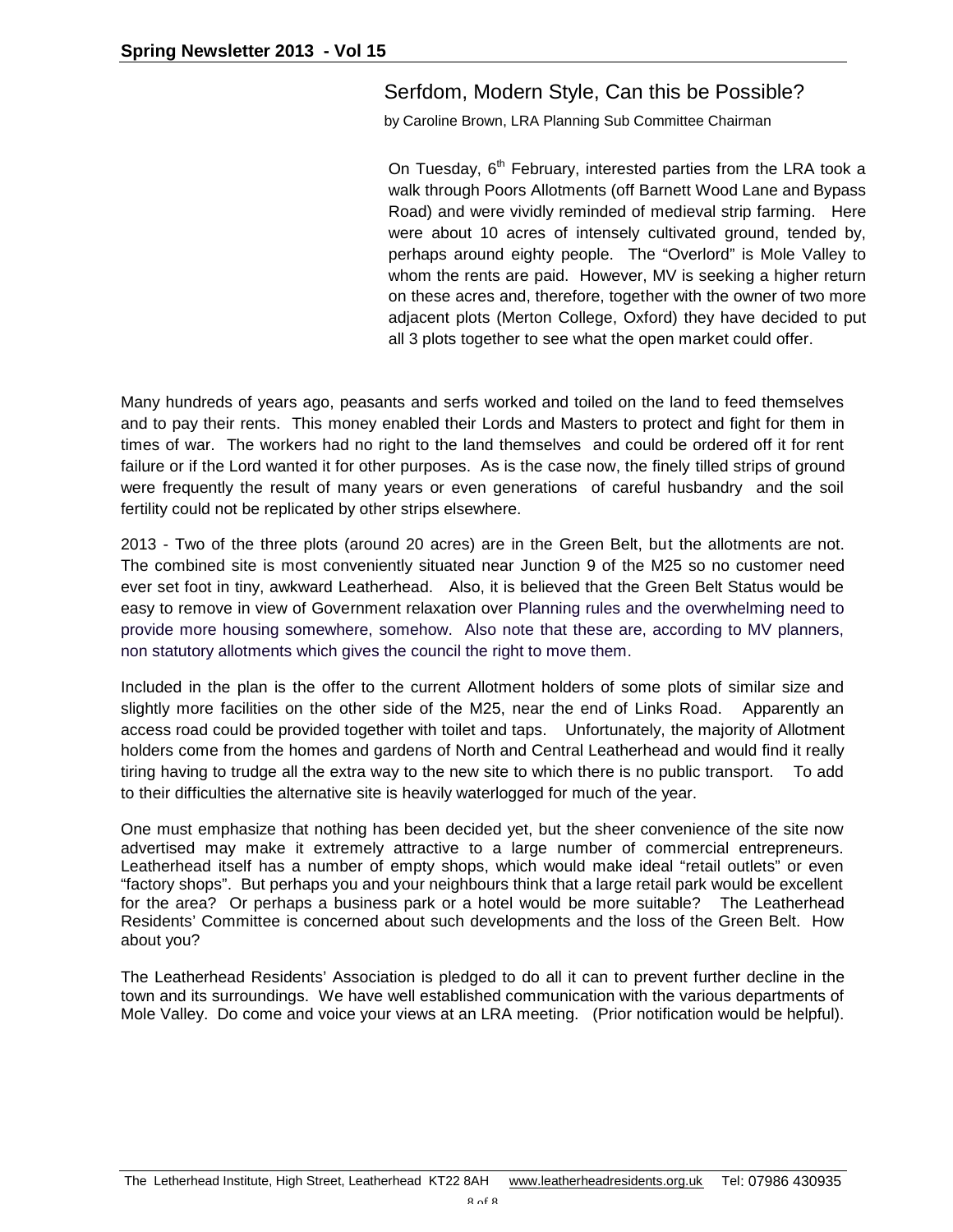# LCA and LRA

People often confuse the Leatherhead Community Association (LCA) and Leatherhead Residents' Association (LRA). Hilary Porter offers the following descriptions of each group.

**The LCA.** Trustees are responsible for maintenance of the Letherhead Institute using income from lettings of office accommodation and community areas within the building. The LCA is responsible to the Trustees for the lettings of the communal rooms, and provides an excellent programme of social, cultural and educational events and courses, for both members, and mostly for non members. With issues such as changes to the High Street or matters concerning Health of the community, the LCA participates in consultation and is strictly non-political. Membership is not restricted to Leatherhead residents only.

**The LRA** is also non-political. For a time the LRA became an affiliated Civic Society known as the Leatherhead Society, and membership included residents from Leatherhead, Ashtead, Fetcham and Bookham. It later returned to its original name, the Leatherhead Residents' Association, still including North and South Leatherhead constituencies, but excluding non Leatherhead residents unless they had specific links within the Leatherhead area.

The LRA liases with the Local Council officers, Councillors, the Chamber of Commerce and Surrey County Council, representing the concerns of Leatherhead residents over matters of planning, housing, highways, environment, green belt policies, transport, health services, parking, noise, crime, licensing of pubs, road congestion, park and open spaces etc. We also continue to liaise with the Residents' Associations for Ashtead, Fetcham and Bookham.

The LRA is affiliated with the LCA but membership to both requires paying a small annual subscription to each organisation. Occasionally, the LRA and LCA unite in a common cause such as below.

#### **Sir Paul Beresford requests public meeting about Epsom Hospital**

The LRA and LCA are hoping to co-host a public meeting, requested by our M.P. Sir Paul Beresford. This will take place after the Better Services Better Values clinicians have announced their decisions about relocation of hospital services. These announcements will be followed by a consultation period from May to June. In the meantime, we have the assurance that Epsom Hospital will not close, although provision of some services may be reduced and relocated. The date is not available as this goes to press.

#### **Recent Letter from Chris Grayling**

A big thank you to all the people who attended the public meeting at Blenheim High School about the future of Epsom Hospital on February  $7<sup>th</sup>$ . More than 500 people attended. My apologies to those who could not get in, but at the very least you contributed to a strong message about views in the local community.

A whole range of concerns were raised at the meeting, and it was absolutely clear that proposals for local NHS services do not command the universal support of local doctors.

I have written again to the Better Services Better Value team to ask them to publish a whole range of detailed documents about their work, including giving us details of the capital spending and work that would be needed to transfer services from five hospitals to three, about the impact on Surrey hospitals and Surrey ambulance services, and about travel times from the local area to potential sites for future acute services. I am far from convinced that this work has been done to anything like the level that would be needed to justify the proposals. No announcement should be made about the future location of services unless there is clear evidence that this work has been done properly. I will continue to keep everyone locally posted about developments. Kind regards, Chris Grayling.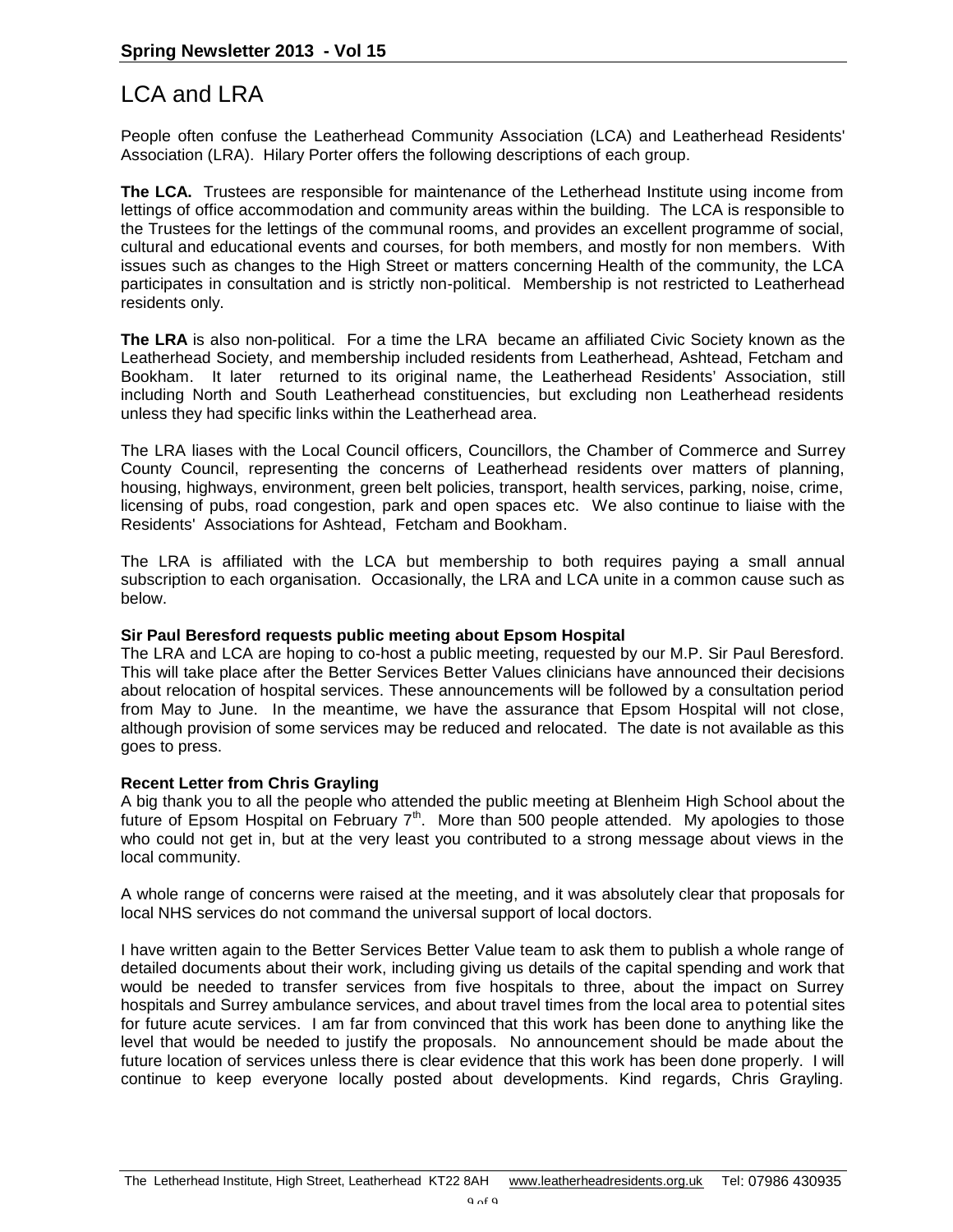# From the Leatherhead Theatre

Firstly we would like to say thank you to all our patrons who have helped with our seat refurbishment. As I write, over 400 seats have been refurbished (see note below). There is still the opportunity to name a seat for a loved one or to commemorate a special event. Please do get in touch with us at the Theatre, if this is something you would like to do.

Our Spring/Summer brochure is now available from The Theatre. This includes a variety of live events in our auditorium from now until August. We have committed ourselves to offering Leatherhead an exciting range of entertainment from ballet to an evening shared with the stars of BBC Radio's Test Match Special. Details of our Repertory Company's upcoming play 'In Quest of Light: The Battle for Tartuffe' can be found in our new season brochure. The play was written by local playwright Amanda Lomas, who responded to our call for local scripts in 2012 to celebrate the inauguration of the company.

We have recently revised our Friends scheme. We no longer charge our Friends of the Theatre a card transaction fee when paying on debit card in person at the Box Office, as well as maintaining the current fees. As we want to broaden our Friends database we have introduced two new types of membership to the scheme. A family and student membership have now been added; the current benefits to our single and joint memberships apply to all members of our Friends scheme.

Work will be taking place on enhancing our disabled access to the auditorium; which will provide an additional disabled seating area at the front of our auditorium for those with mobility difficulties. This is due for completion prior to the first Disabled Arts In Surrey Festival at the end of April.

**The Food Festival - April**. All of Leatherhead is getting involved. We too will be participating. Tickets for the Chefs On Show events at The Theatre on both the Friday  $5<sup>th</sup>$  and Saturday  $6<sup>th</sup>$  are now available. You can also purchase tickets for the cookery master classes, being held at Vecchia Trattoria in the High Street, from our Box Office. We look forward to seeing Leatherhead celebrating its local food talent and coming alive.

**The Drama Festival** May will see us welcome the tenth anniversary of The Leatherhead Drama Festival. The festival's committee have done exceedingly well to raise the funds for this year's festival and we look forward to once again welcoming Amateur Dramatic groups to our stage as they compete for 'The Sir Michael Caine Drama Awards'. The Junior week competition starts on the week commencing  $6<sup>th</sup>$  May, and Senior groups take to the stage from Friday 10<sup>th</sup> May. Winners will be announced on the GALA Awards Evening on Saturday  $18<sup>th</sup>$  May. Tickets will be available from our Box Office shortly, please keep visiting our website for details.

Our film schedule has now been confirmed through to early April and we are hoping to convert to digital format in the near future. With both films and live events we plan to have something for everyone and to be able to welcome you through our doors for an evening's entertainment with us.

Note: The listed building status of the theatre required that the seating be replaced like for like. Refurbishment turned out to be the most economical option, with the work done progressively over time by local furniture maker Dawson's Reproductions.

#### Warm Wishes

The Leatherhead Theatre team.

**01372 365141** http://www.the-theatre.org/

The Mole Valley District was one of the first Councils in England to develop and have approved a Local Plan for applying planning policy. Many Councils still do not.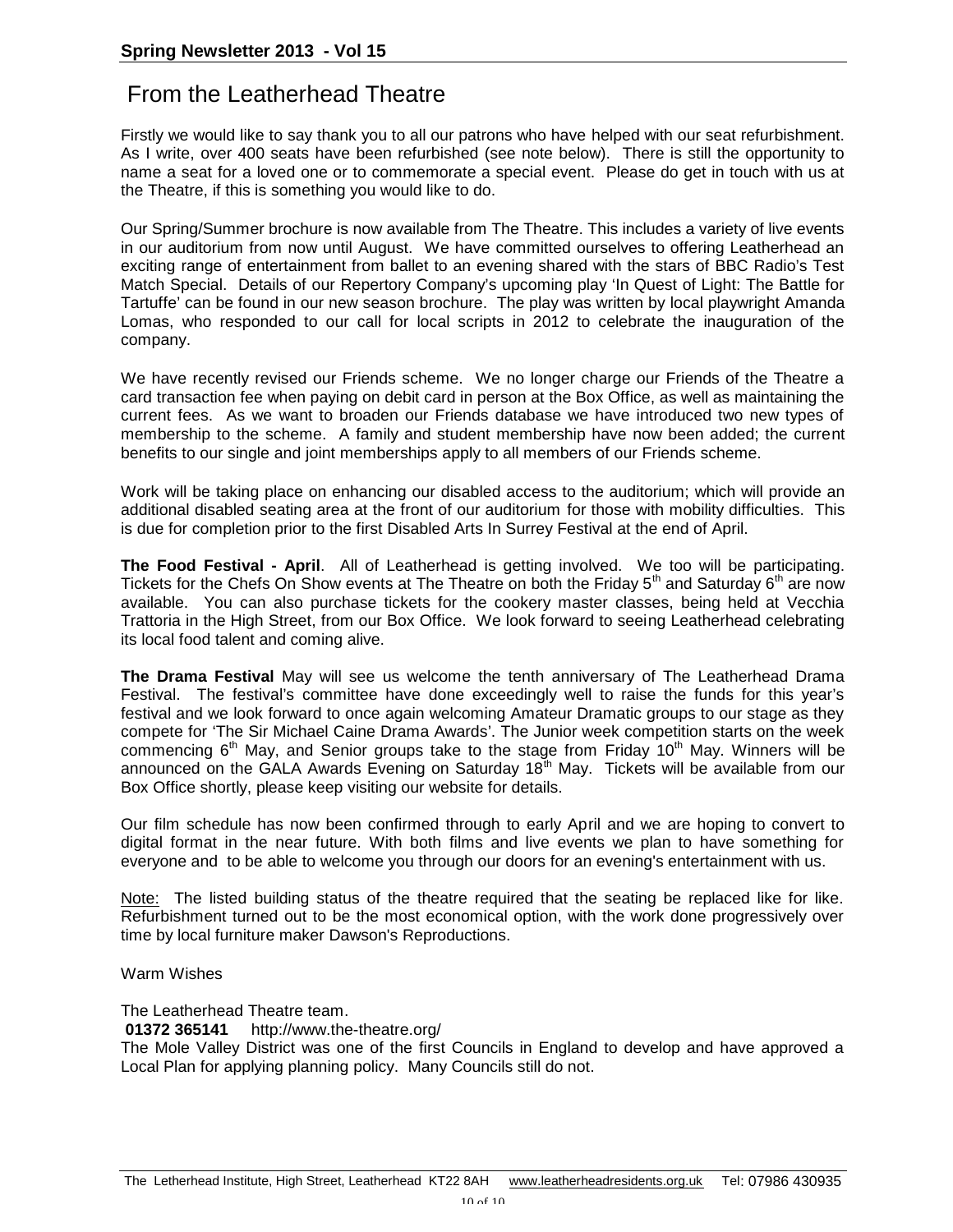# The Neighbourhood Plan and Localism

The Localism Act 2011 seemed to complicate matters. This act introduced new powers for people to develop their own Neighbourhood Plan. This gave people the opportunity to participate in a process of finding out the kind of development local people want. These desires can then be turned into planning policy if all rigorous guidelines are followed. Of course, the Neighbourhood Plan must take into consideration all government policy including a Local Plan, if it already exists.

A number of LRA committee members attended various workshops that attempted to explain Localism, which always seemed like a desirable aim. However, developing a Neighbourhood Plan has turned out to be a complicated process. It included creating a forum of up to 60 representative people and researching to find out a consensus of opinion among residents. We were told that after all the hard work (around 2  $\frac{1}{2}$  years), the Neighbour Plan might be rejected.

In order to prove that it is possible for a town to successfully create a Neighbourhood Plan, MVDC selected Bookham. Bookham Residents Association (BRA) with over three thousand members was the obvious choice because at the time, the town was just completing a Health Check called Bookham Vision. Over Sixty percent of residents had participated in the survey so BRA already knew what people desired. A MV grant of £20,000 meant that funds for carrying out the work were in place from the beginning. The rest of us have watched and waited to see how Bookham dealt with the task.

Early in 2012 the CPRE sponsored a Localism workshop. Two Bookham speakers impressed upon those present how difficult it had been to achieve what they had done to date. This was true in spite of council support and the help of Senior Planning Officer, Suzanne Parkes, who had worked with them to help guarantee success.

In Autumn 2012, the Ashtead Transition Group decided to attempt a Neighbourhood Plan for Ashtead. Some of us wondered if Leatherhead should follow suit. In December 2012, we approached the MV Planning Department for advice on this.

#### **Leatherhead Neighbourhood Plan: To Be or Not to Be**

In February 2013, Mole Valley Senior Planners, Jack Straw and Suzanne Parks met with the LRA Committee and Mr. Straw explained very clearly why Leatherhead had little hope of being able to emulate Bookham and form its own Neighbourhood Forum. There are various statutory reasons for this. A minimum of 21, (42 better and 60 optimum), people representing all areas and ages and interests of the town would need to volunteer before the end of October. Leatherhead covers a wide area physically and the population is very diverse so this alone would be very difficult to achieve.

His advice was that we should make use of the MVDC skills and time and act in conjunction with them. What is more, our involvement would come before any (major) planning applications went in.

One of his chief concerns was that we should have a good bank of land available for housing, which would, thereby, give good protection to us against pressure from London and other unsuitable applications for buildings in unsuitable locations. Without this ability to provide alternative sites, no Planning Inspector can dismiss appeals, as housing is always required.

This brought up the subject of an impending consultation concerning the Green Belt. If a loss of certain areas of Green Belt is contemplated, that particular area will have to be proved to be no longer meeting the criteria for which it was originally established; in other words it is no longer maintaining the character and integrity of its neighbourhood. Miss Parkes then showed us a map of Leatherhead surrounded by broken, purple lines that indicate how this Belt could be broken up into different, distinct sections for evaluation. It seems distressingly likely that some lengths of the Green Belt will have to be sacrificed.

This in turn led to the 32 acres of allotment, and farm land between Barnett Wood Lane and the bypass, being discussed (see page 8). Currently partly in the Green Belt and owned jointly by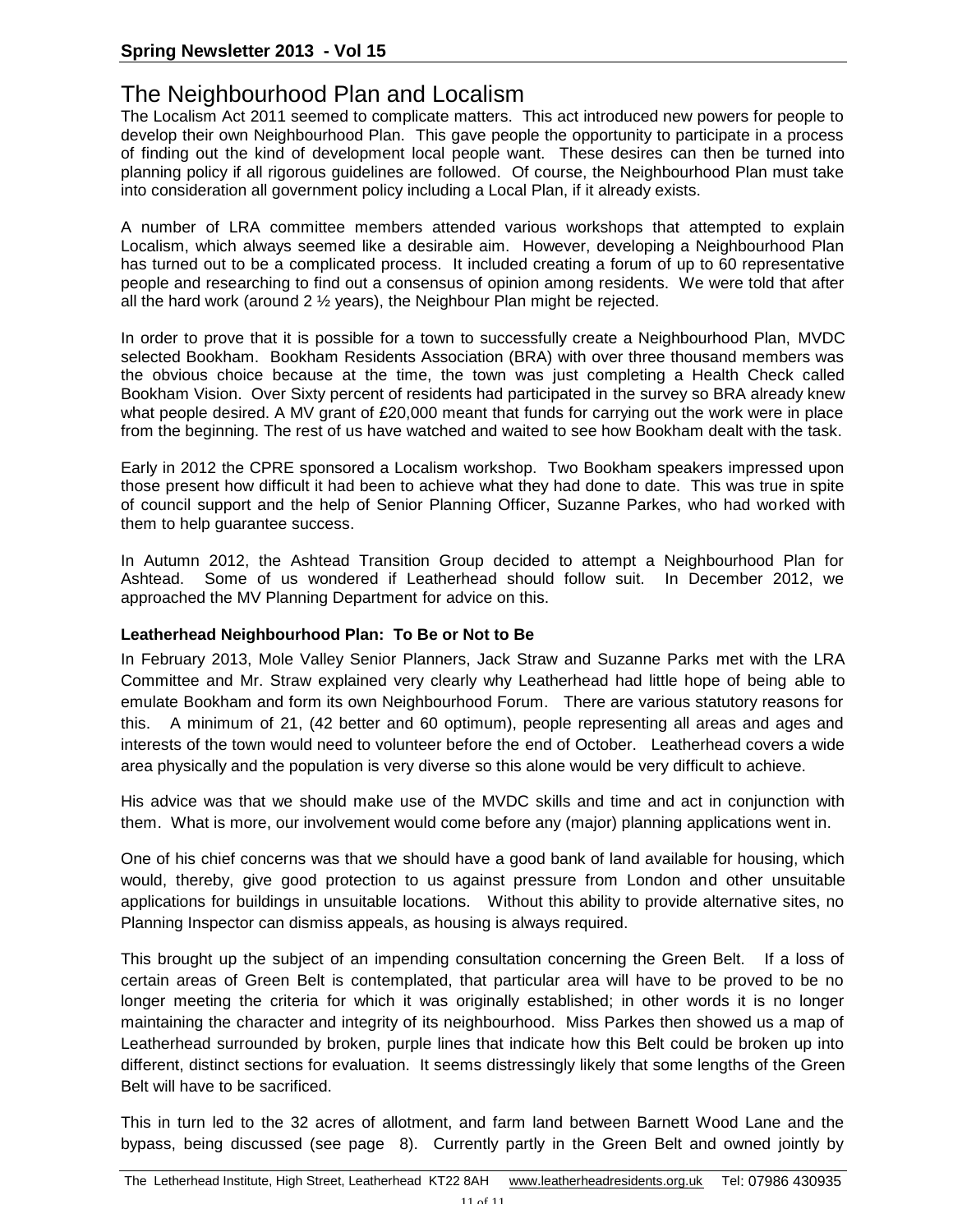#### **Spring Newsletter 2013 - Vol 15**

Merton College and MVDC it is seen as an exciting commercial possibility by some councillors. Others see it as the possible death knell of the High Street, as a retail park could suck all shoppers away from our historic centre.

Other worries arising from these ideas were also expressed: namely the pressure on our infrastructure and our narrow, bottle-necked roads.

At the February meeting of the MVDC Executive Committee, a 150 page document outlining the procedure for reviewing the Green Belt in the MVDC was approved. At the same time, a consultation procedure was agreed. The comprehensive procedure will include around 5000 individuals and groups, and will end on March 31st.

### **The Greenbelt Boundaries To Be Reviewed**

With a growing need for housing to cope with the needs of the expanding population & higher house prices in London, the coalition government has come to believe that only with the release of some Green Belt land will they be able to deal with the housing needs.

To pre-empt government demands, the Mole Valley Land Allocations plan and Green Belt Boundary Review will look at only the Green Belt nearest the built up areas of the MV.

The idea is to evaluate how well each bit of the Green Belt fulfils the 5 purposes of Green Belt land.

These are:

To check the unrestricted sprawl of large built-up areas;

To prevent neighbouring towns from merging into one another;

To assist in safeguarding the countryside from encroachment;

To preserve the setting and special character of historic towns;

To assist in urban regeneration, by encouraging the recycling urban land.

The Green Belt locations that function best to fulfill these purposes will be the ones that are kept. The ones that no longer function well may be released for development.

Our Planning subcommittee looks forward to participating fully in this consultation. The result will be published near the end of the year.

Some of us believe that developing the green belt, the easy option that creates the most profit, should not be allowed until our numerous brown field sites have been developed. The result of the consultation will be published near the end of the year.

#### **You can make comments on the Green Belt boundary review until March 28th:**

www.molevalley.gov.uk/localplans Follow the link to the Green Belt boundary review page.

Request a comments form, and return it to the Planning Policy Team, Mole Valley District Council, Pippbrook, Dorking, Surrey, RH4 1SJ, or in person to the MVDC Offices in Dorking or our Help Shop.

Caroline Brown and Cheryl Allen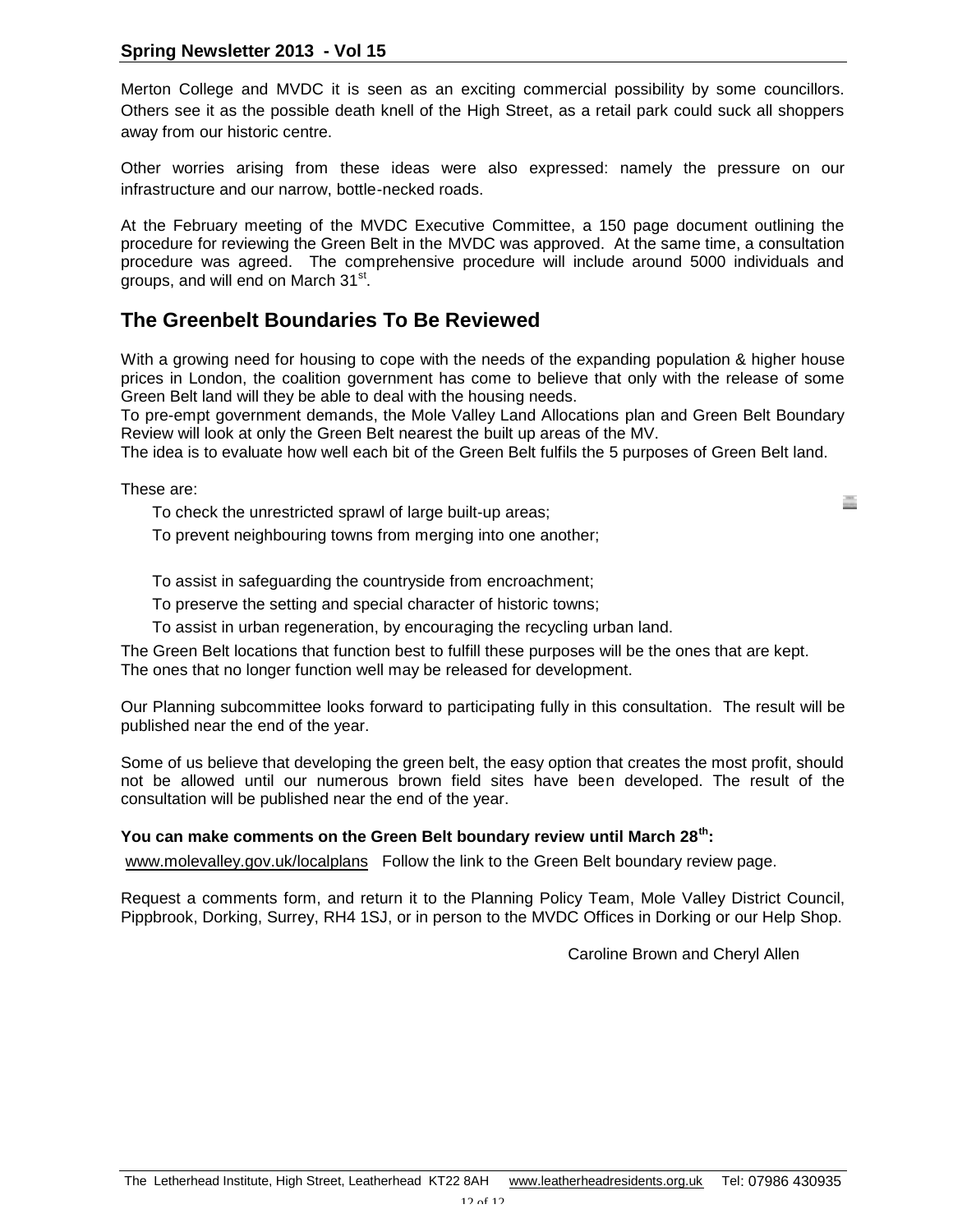# COMING EVENTS

#### **April 5th & 6th** Leatherhead Food Festival - Market, Cookery Shows & Master classes

The inaugural Leatherhead Food Festival is a must for all Surrey Foodies. The Festitval takes place throughout Leatherhead and offers loads of entertainment and activity options for families. Festival Events include: a pop-up Master class Cookery School with celebrity chef Valentina Harris, Chefs-on-Show Cookery Theatre in Leatherhead Theatre with top chefs, a Farmers' Market offering local produce and food, Cookery Craft Market, Festival sample dishes in the town's restaurants and cafes, Cookery competitions, Foodie Quizzes, Children's activities including pizza making, Wine tasting and wine pairing classes, Talks and book signings. Tickets for the master classes can be purchased at the Theatre Box Office.

### **April 8th - LRA AGM 7.30 p.m. Guest Speakers on current issues**

### **April 20th St. Georges Day**

Flags will be flying with a festive atmosphere as St. Georges Day celebrations come to Leatherhead.

### **MAY 6th - 17th The Tenth Annual Leatherhead Drama Festival**

Juniors - May  $6-10^{th}$  Adults - May 13-17

## **MAY 18th - CPRE - AGM 11 a.m. & Conference 2 - 5 p.m. Dorking Halls**

### **June 23rd - May Fair Fundraising Event for Well Loved Loco**

You may remember the Hawthorn Leslie 3837, the loco that was once located behind the Leisure Centre? It was relocated, and is now in the process of being preserved.

On the 26<sup>th</sup> May, Brian Davis is holding a multi charity May Fair at the Mole Barn, behind the Leatherhead Leisure Centre, along with a sponsored motorised treasure hunt on behalf of the Hawthorn Leslie 3837 Preservation Society. www.hl3837.org

Stalls are priced on a sliding scale with the least expensive going to charities. The treasure hunt will take you into the countryside, towns and villages of Surrey and Sussex and promises to be great fun. If you'd like to take part, further details are available from: brian.davis1947@btinternet.com or by post at 63, Cannon Grove, Fetcham, KT22 9LP

# **June 30th - Don't miss the annual Leatherhead Duck Race**